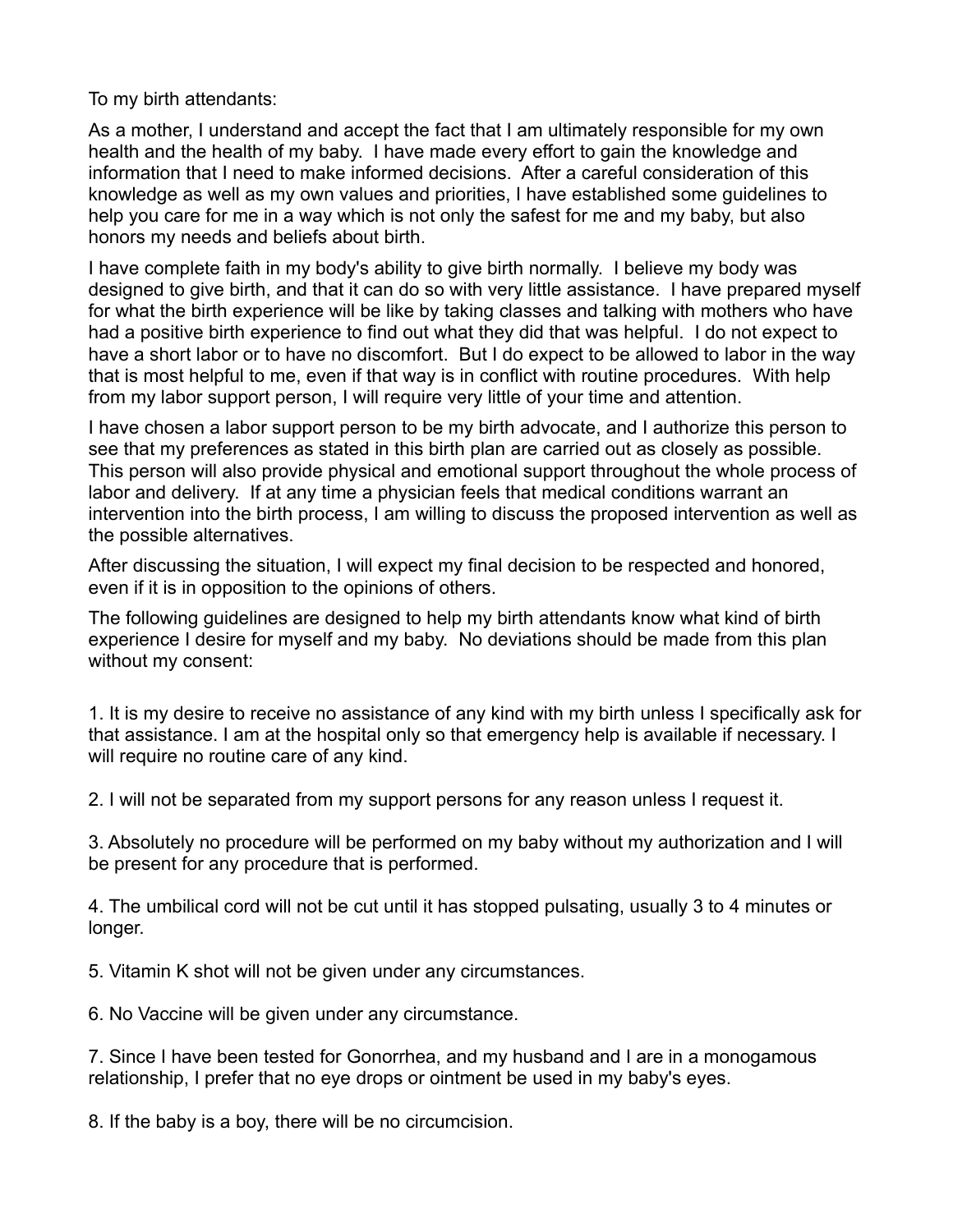9. No PKU test will be administered in the hospital because the baby must nurse for at least two days before this is done. It will be my responsibility to see that the test is performed by a pediatrician at a later time.

10. No drugs of any kind will be administered during the labor and delivery process. I request that no offers for anesthesia be made to me by any doctor, nurse, or other hospital staff person. In the event that a cesarean section becomes necessary, I will decide at that time what kind of anesthesia will be used.

11. Pelvic exams will be performed only at my request.

12. I will have no perineal shave-prep.

13. No episiotomy will be performed on me under any circumstances. Perineal massage with oil, hot compresses, and perineal support will be used instead to prepare the perineal tissues to stretch. In the event that tearing of these tissues seems likely, I would prefer to allow the tissues to tear rather than be cut.

14. In order to allow the perineal tissues time to fan out so that no tearing takes place, and in order to reduce the risk of damage to the muscles of the pelvic floor, I will allow the baby to descend through the birth canal slowly and without sustained pushing efforts from me. Only exhale pushing will be used, and only when I feel the urge to do so. As long as fetal heart tones are good, delivery will not be rushed, but allowed to occur slowly and naturally.

15. The delivery will take place in a quiet, respectful atmosphere with dimmed lights, soft music, and quiet, calm speaking if speaking is necessary.

16. My amniotic membranes will be allowed to rupture spontaneously

17. Because of my belief that ultrasound is an unproven and possible unsafe technology, no electronic monitors or dopplers will be used. Monitoring of fetal heart tones will be done through fetoscope only.

18. I will be upright and active throughout my labor, walking as much or as little as I feel necessary, and assuming whatever position is most comfortable for me and helps assist the progress of labor.

19. It is my choice to give birth in the squatting position because of the obvious advantages it offers. If squat bars are not available, I will have two labor support persons with me to physically support me in this position while I give birth. I will require very little help from doctors or nurses to give birth because the squatting position encourages proper rotation, as well as quick and painless expulsion of the baby.

20. During labor and delivery I will be using vocalization as one of my tools for coping with labor. I find that it helps me to cope with the intensity of contractions while remaining totally relaxed. Hospital staff need to be aware that these vocalizations are constructive and that I am not making them because I am in pain, am distress, or need assistance.

21. As soon as the infant is delivered it is to be placed on my chest and observed for APGAR